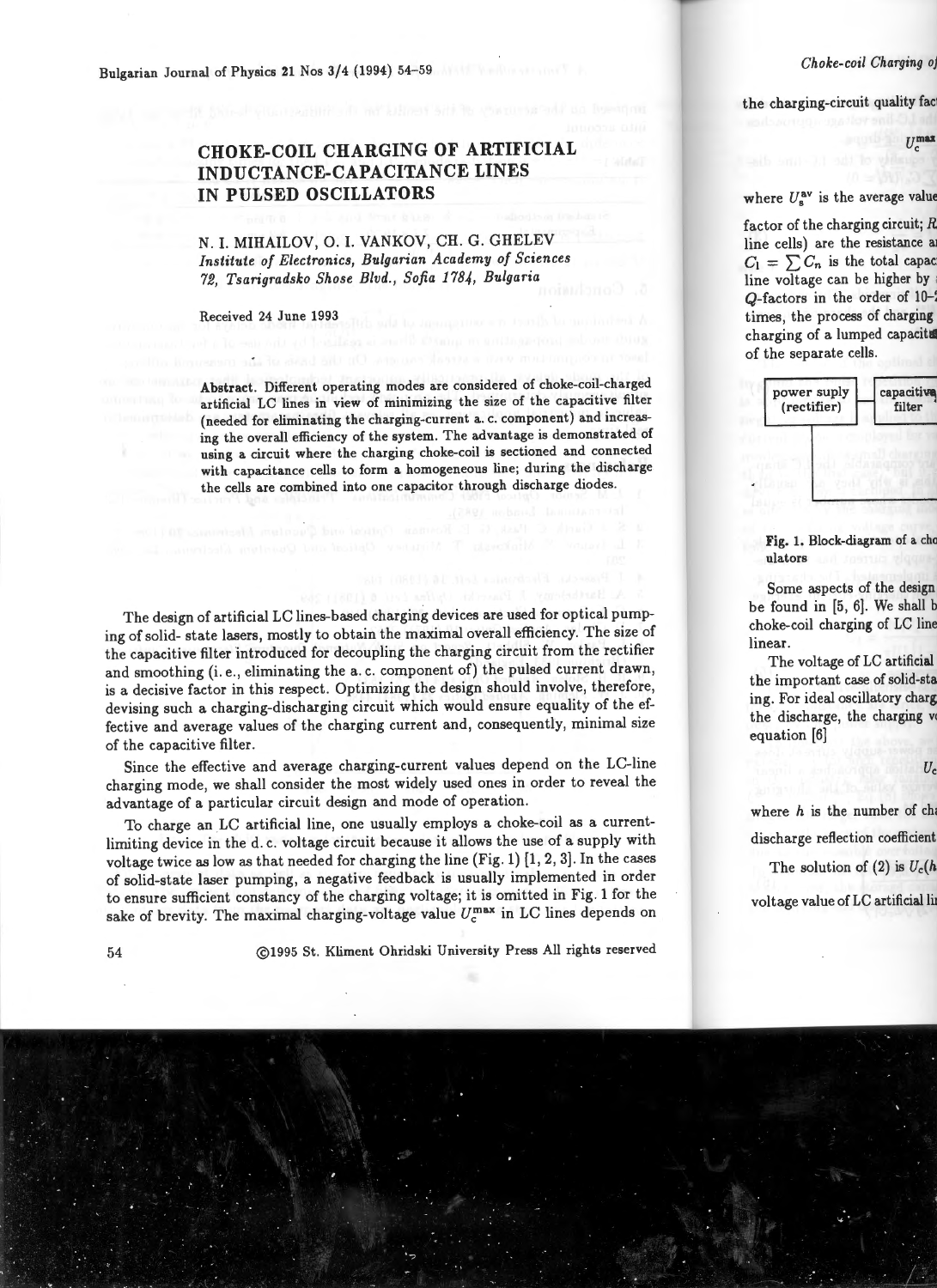the charging-circuit quality factor:

$$
U_c^{\max} = U_s^{\text{av}} \left[ 1 + \exp\left( -\frac{\pi}{Q_c} \right) \right] \tag{1}
$$

where  $U_s^{\text{av}}$  is the average value of the supply voltage;  $Q_c = \frac{1}{R} \sqrt{\frac{L_c}{C_1}}$  is the quality factor of the charging circuit;  $R_c$  and  $L_c$  ( $L_c = L_c^0 + \sum L_n$ , *n* being the number of the line cells) are the resistance and inductance of the charging circuit, respectively;  $C_1 = \sum C_n$  is the total capacitance of the LC artificial line. Therefore, the LCline voltage can be higher by a factor of 1.86-1.92 than the supply voltage, since Q-factors in the order of 10-20 can be easily implemented. For short discharge times, the process of charging of LC artificial lines is practically equivalent to the charging of a lumped capacitance with value equal to the sum of the capacitances of the separate cells.



Fig. 1. Block-diagram of a choke-coil charged LC artificial line used in pulsed modulators

Some aspects of the design of pulsed modulators with charging choke-coils can be found in (5, 6]. We shall briefly discuss the following most common modes of choke-coil charging of LC lines: oscillatory, resonance, pulsed (discontinued), and linear.

The voltage of LC artificial lines depends on the load's impedance (flashlamps in the important case of solid-state lasers pumping) and on the discharge-loop matching. For ideal oscillatory charging with incomplete energy release in the load during the discharge, the charging voltage  $U_c$  can be obtained by solving the difference equation [6]

$$
U_{\rm c}(h+1)-aU_{\rm c}(h)=2U_{\rm s}^{\rm av} \qquad (2)
$$

where *h* is the number of charging-discharging cycles, and  $a = -\frac{U_c^{\text{res}}(h)}{U_c(h)}$  is the discharge reflection coefficient ( $U_c^{\text{res}}$  being the residual voltage).

The solution of (2) is  $U_c(h) = 2U_s^{\text{res}} \frac{a^{h+1} - 1}{a - 1}$ ; for  $h = \infty$ , the established final voltage value of LC artificial lines is  $U_c = \frac{2U_s^{\text{res}}}{1-a}$ . Therefore, in the case of oscillatory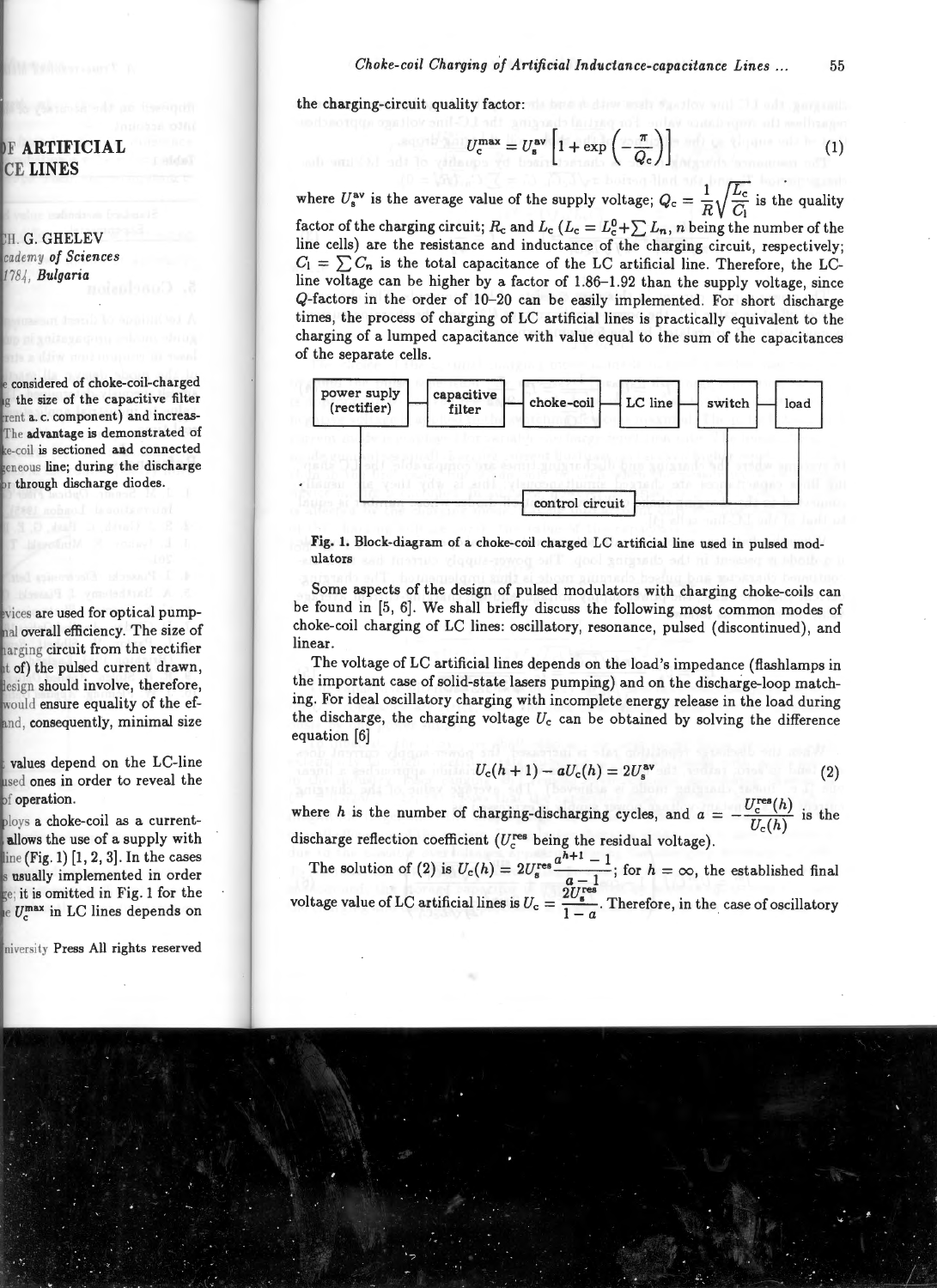charging, the LC-line voltage rises with  $h$  and the output voltage becomes constant regardless the impedance value. For partial charging, the LC-line voltage approaches that of the supply so the efficiency of the choke-coil charging drops.

The resonance charging mode is characterized by equality of the LC-line discharge period  $T_d$  and the half-period  $\pi\sqrt{L_c C_1}$ ,  $C_1 = \sum C_n$  ( $R_c = 0$ )

$$
\frac{T_d}{\pi\sqrt{L_cC_1}}=\frac{1}{\pi f\sqrt{L_cC_1}}=1\,,\qquad f=\frac{1}{T_d}\,.
$$
 (3)

The power-supply current in this case consists of half-sinusoids. The chargingcurrent effective value  $I_c^{\text{eff}}$ , the power-supply voltage  $U_s^{\text{av}}$ , and the charging-current average value  $I_c^{av}$  are related by the following expression:

$$
I_{\rm c}^{\rm eff} = U_{\rm s}^{\rm av} \frac{1}{\sqrt{2\frac{L_{\rm c}}{C_{\rm l}}}} = I_{\rm c}^{\rm av} \frac{\pi}{2\sqrt{2}} \tag{4}
$$

In systems where the charging and discharging times are comparable, the LC shaping lines capacitances are charged simultaneously; this is why they are usually connected to the charging choke-coil through cut-off diodes whose number is equal to that of the LC-line cells [4].

When the discharge repetition rate is decreased, normal operation is only possible if a diode is present in the charging loop. The power-supply current has then discontinued character and pulsed charging mode is thus implemented. The chargingcurrent effective value, the power-supply voltage, and the charging-current average value are related as follows:

$$
I_{\rm c}^{\rm eff} = U_{\rm s}^{\rm av} \frac{\sqrt{\pi f \sqrt{L_{\rm c} C_1}}}{\sqrt{2 \frac{L_{\rm c}}{C_1}}} = I_{\rm c}^{\rm av} \frac{\pi}{\sqrt{2 \pi f \sqrt{L_{\rm c} C_1}}} \,. \tag{5}
$$

When the discharge repetition rate is increased, the power-supply current does not tend to· zero; rather, the law of LC lines voltage-variation approaches a linear one (i.e., linear charging mode is achieved). The average value of the charging current for a constant-voltage power supply is expressed as

$$
I_{\rm c}^{\rm av} = U_{\rm s}^{\rm av} C_{\rm l} f \left( 1 - \cos \frac{1}{f \sqrt{L_{\rm c} C_{\rm l}}} + \frac{\sin^2 \frac{1}{f \sqrt{L_{\rm c} C_{\rm l}}}}{2 \sin^2 \frac{1}{2f \sqrt{L_{\rm c} C_{\rm l}}}} \right) ,
$$

(6)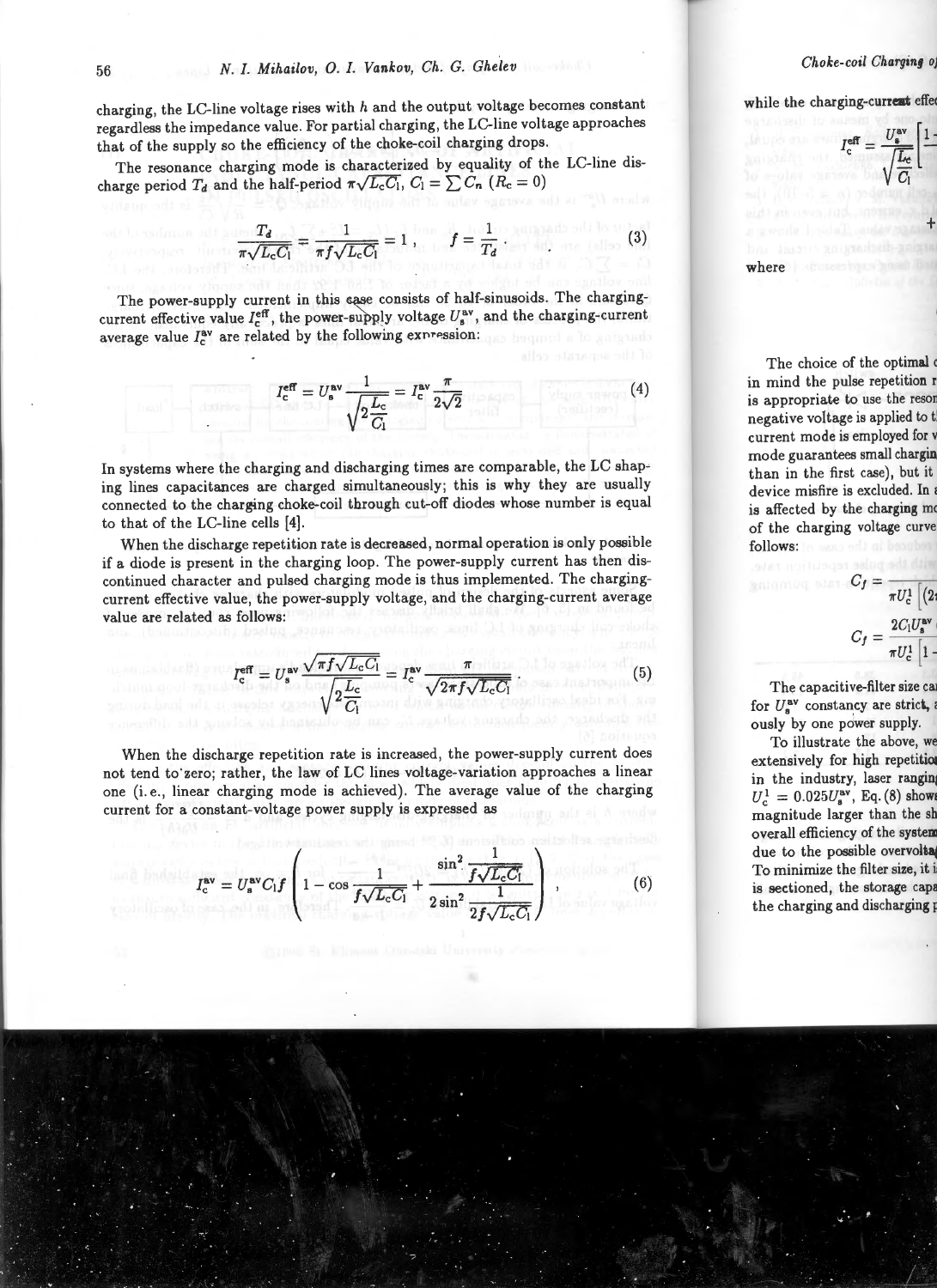while the charging-current effective value has the form: holds and the forms of the state of the state of the state of the state of the state of the state of the state of the state of the state of the state of the state of

$$
I_{\rm c}^{\rm eff} = \frac{U_{\rm a}^{\rm av}}{\sqrt{\frac{L_{\rm c}}{C_{\rm l}}}} \left(1 + k^2 + \frac{k f \sqrt{L_{\rm c} C_{\rm l}}}{2} \left(1 - \cos \frac{2}{f \sqrt{L_{\rm c} C_{\rm l}}}\right)\right)
$$
\nand (1) 
$$
\frac{1}{\sqrt{\frac{L_{\rm c}}{C_{\rm l}}}} + \frac{(k^2 - 1)f \sqrt{L_{\rm c} C_{\rm l}}}{4} \sin \frac{2}{f \sqrt{L_{\rm c} C_{\rm l}}}\right)^{\frac{1}{2}}
$$
\nwhere

$$
k = \frac{\sin \frac{1}{f\sqrt{L_cC_1}}}{1 - \cos \frac{1}{f\sqrt{L_cC_1}}}.
$$

The choice of the optimal charging mode is made in each specific case bearing in mind the pulse repetition rate necessary. For high discharge repetition rates it is appropriate to use the resonance mode since in this case the time during which negative voltage is applied to the switching device is maximal. The pulsed chargingcurrent mode is employed for variable discharge repetition rate . The linear charging mode guarantees small charging-current fluctuations (at even higher repetition rates than in the first case), but it can only be used when the possibility of switchingdevice misfire is excluded. In all cases, however, the size  $C_f$  of the capacitive filter is affected by the charging mode. Taking into account only the first harmonic  $U_c^1$ . of the charging voltage curve, the value of the capacitive filter is determined as follows:

$$
C_{f} = \frac{2C_{l}U_{s}^{\text{av}}}{\pi U_{c}^{1} \left[ (2\pi f \sqrt{L_{c}C_{l}})^{2} - 1 \right]} \qquad \frac{1}{\pi f \sqrt{L_{c}C_{l}}} \le 1
$$
\n
$$
C_{f} = \frac{2C_{l}U_{s}^{\text{av}} \cos \left( \pi^{2} f \sqrt{L_{c}C_{l}} \right)}{\pi U_{c}^{1} \left[ 1 - \left( 2\pi f \sqrt{L_{c}C_{l}} \right)^{2} \right]} \qquad \frac{1}{\pi f \sqrt{L_{c}C_{l}}} \ge 1.
$$
\n(8)

The capacitive-filter size can thus be very large, especially when the requirements for  $U_{\alpha}^{\text{av}}$  constancy are strict, as in the case of charging several LC-cells simultaneously by one power supply.

To illustrate the above, we shall examine the near-linear mode since it is used extensively for high repetition rate pumping of Nd:YAG lasers with applications in the industry, laser ranging and remote environmental monitoring. Assuming  $U_c^1 = 0.025U_s^{av}$ , Eq. (8) shows that the capacitive-filter size must be one order of magnitude larger than the shaping-line capacitance; this substantially lowers the overall efficiency of the system. Using larger charging choke-coils is also undesirable due to the possible overvoltages appearing during the charging-discharging cycle. To minimize the filter size, it is interesting to consider a circuit where the choke-coil is sectioned, the storage capacitor is implemented by several equal cells  $C_n$ , and the charging and discharging processes are essentially different: during charging, the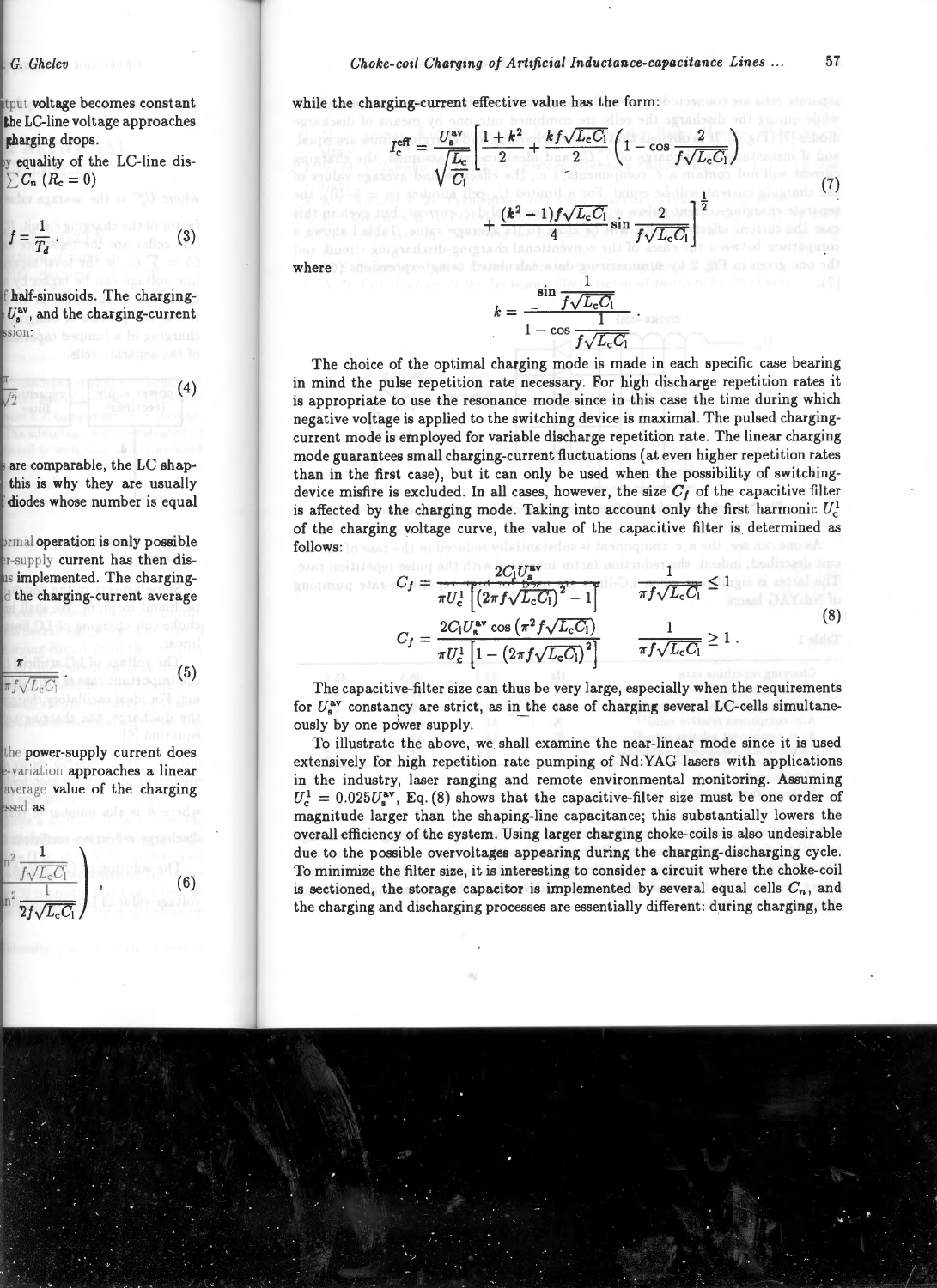separate cells are connected to the coil sections to form a homogeneous artificial line, while during the discharge the cells are combined into one by means of discharge diodes (7] (Fig. 2). It is obvious that if the discharging and charging times are equal, and if instantaneous discharge of  $\sum C_n$  and ideal line are assumed, the charging current will not contain a. c. components, i. e., the effective and average values of the charging current will be equal. For a limited  $C_n$ -cell number ( $n = 5-10$ ), the separate charging-current pulses will not ensure ideal d. c. current, but even in this case the current effective value will be close to its average value. Table 1 shows a comparison between the cases of the conventional charging-discharging circuit and the one given in Fig. 2 by summarizing data calculated using expressions (6) and (7).



Fig. 2. Uniform artificial LC-line using a sectioned charging choke-coil

As one can see, the a. c. component is substantially reduced in the case of the circuit described; indeed, the reduction factor increases with the pulse repetition rate . The latter is significant when LC-lines are used for high repetition-rate pumping of Nd:YAG lasers.

Table 1

| Charging repetition rate                      | Hz | 33.3 | 38.5 | 45.5 |
|-----------------------------------------------|----|------|------|------|
| Average current $I_r^{av}$ 1)                 |    | 9.4  | 11.2 | 13.4 |
| Charging current a.c. component <sup>1)</sup> | A  | 3.2  | 2.3  | 1.9  |
| A.c. component relative value <sup>1)</sup>   | %  | 51   | 35   | 31   |
| A. c. component relative value <sup>2)</sup>  | %  | 34   | 17   | 14   |
| Factor of a.c. component reduction            |    | 1.5  |      | 2.2  |

1) Conventional circuit;

2) Circuit shown in Fig. 2

In conclusion, we have demonstrated that the choke-coil charging of a storage capacitor divided into separate cells combined with sections of the coil is very efficient. The a. c. component of the charging current is reduced significantly which allows one to avoid the use of large-size capacitive filters thus increasing the overall efficiently of the system.